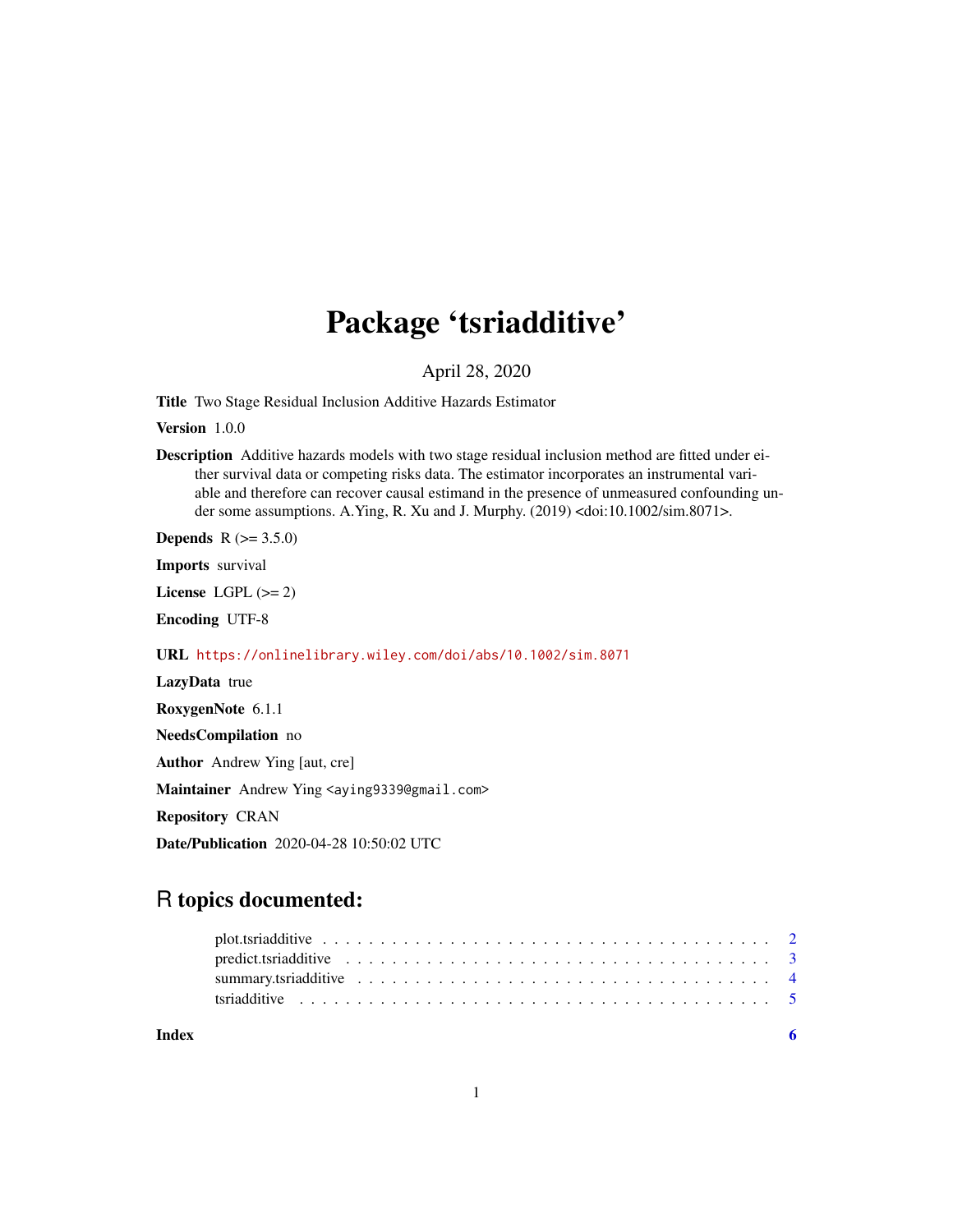<span id="page-1-0"></span>

#### Description

The function will plot the predicted survival function when fitting a survival model and the predicted cumulative incidence function when fitting a competing risks model. Corresponding pointwise confidence intervals at level alpha are also included.

#### Usage

## S3 method for class 'tsriadditive'  $plot(x, new treatment = NULL, newIV = NULL,$ newcovariates = NULL, alpha =  $0.05$ , unit = "", ...)

#### Arguments

| x             | the fitting object after fitting our model                        |
|---------------|-------------------------------------------------------------------|
| newtreatment  | a new treatment value                                             |
| newIV         | a new instrumental variable value                                 |
| newcovariates | a new observed covariates                                         |
| alpha         | the confidence level 1 - alpha for confidence interval            |
| unit          | the time unit we focus                                            |
|               | the other arguments you want to put in the built-in plot function |

#### Value

No return value, called for side effects

```
survtime <- rexp(100)
cause <- rbinom(100, 1, 0.7)
treatment <- rbinom(100, 1, 0.5)
IV \le rnorm(100)
covariates <- rnorm(100)
fit <- tsriadditive(survtime, cause, treatment, IV, covariates)
plot(fit, 1, 0, 0)
```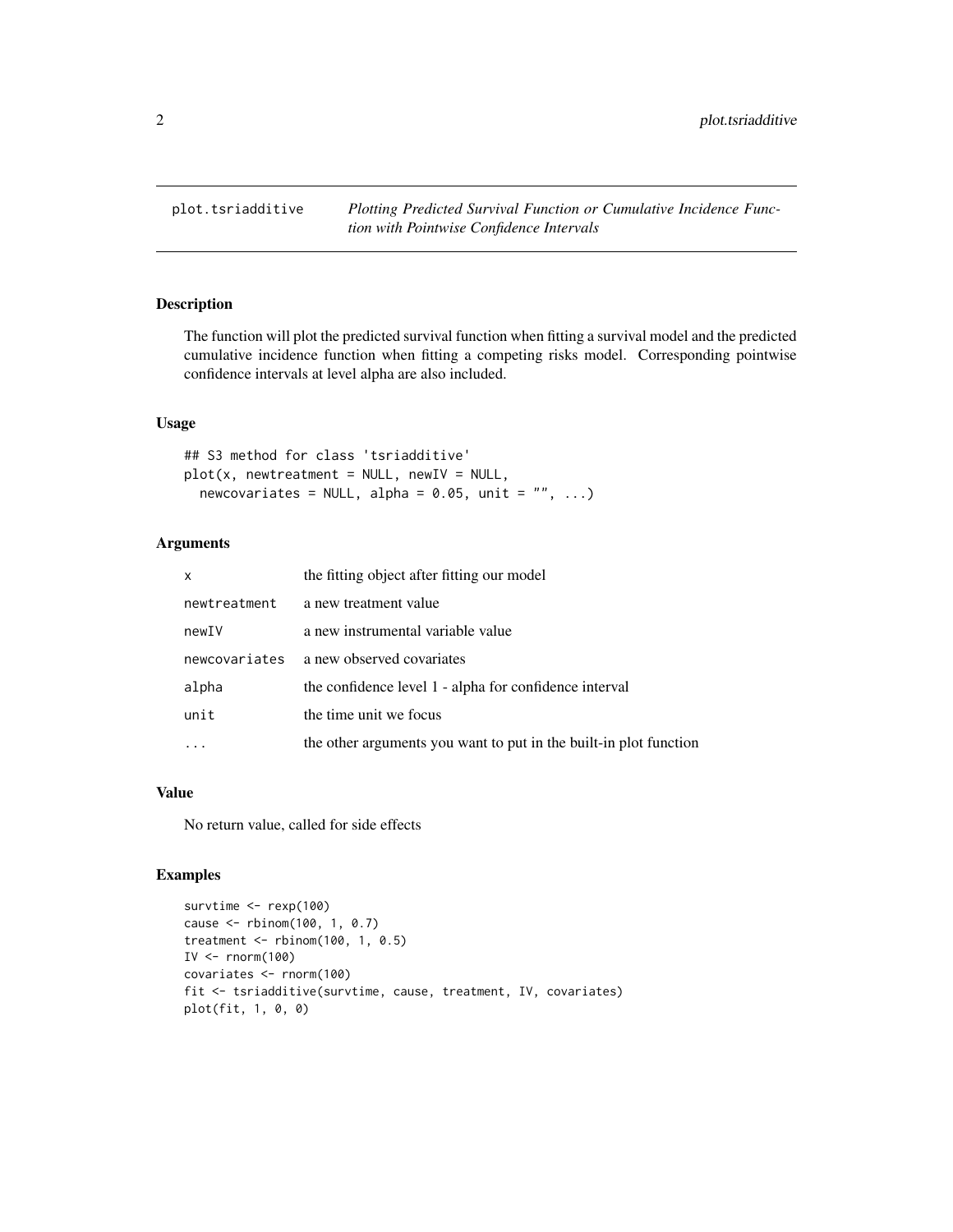<span id="page-2-0"></span>predict.tsriadditive *Predict method for Additive Hazards Model with Two Stage Residual Inclusion Method Fits*

#### Description

Predicted values based on tsriadditive object.

#### Usage

```
## S3 method for class 'tsriadditive'
predict(object, newtreatment = NULL,
 newIV = NULL, newcovariates = NULL, ...
```
#### Arguments

| object       | an object of class "tsriadditive", usually, a result of a call to tsriadditive. |
|--------------|---------------------------------------------------------------------------------|
| newtreatment | a new treatment value.                                                          |
| newIV        | a new instrumental variable value.                                              |
|              | newcovariates a new observed covariates.                                        |
| $\ddots$ .   | further arguments passed to or from other methods.                              |

#### Value

predict.tsriadditive produces a venctor of predictions based on new values. A list with the following components is returned:

| newobsz      | the vector grouping newtreatment, new IV and newcovariates |
|--------------|------------------------------------------------------------|
| score_pred   | the predicted scores                                       |
| hazard_pred  | the predicted baseline hazards function                    |
| surival_pred | the predicted surival function                             |

```
survtime <- rexp(100)
cause <- rbinom(100, 1, 0.7)
treatment <- rbinom(100, 1, 0.5)
IV \leftarrow rnorm(100)
covariates <- rnorm(100)
fit <- tsriadditive(survtime, cause, treatment, IV, covariates)
predict(fit, 1, 0, 0)
```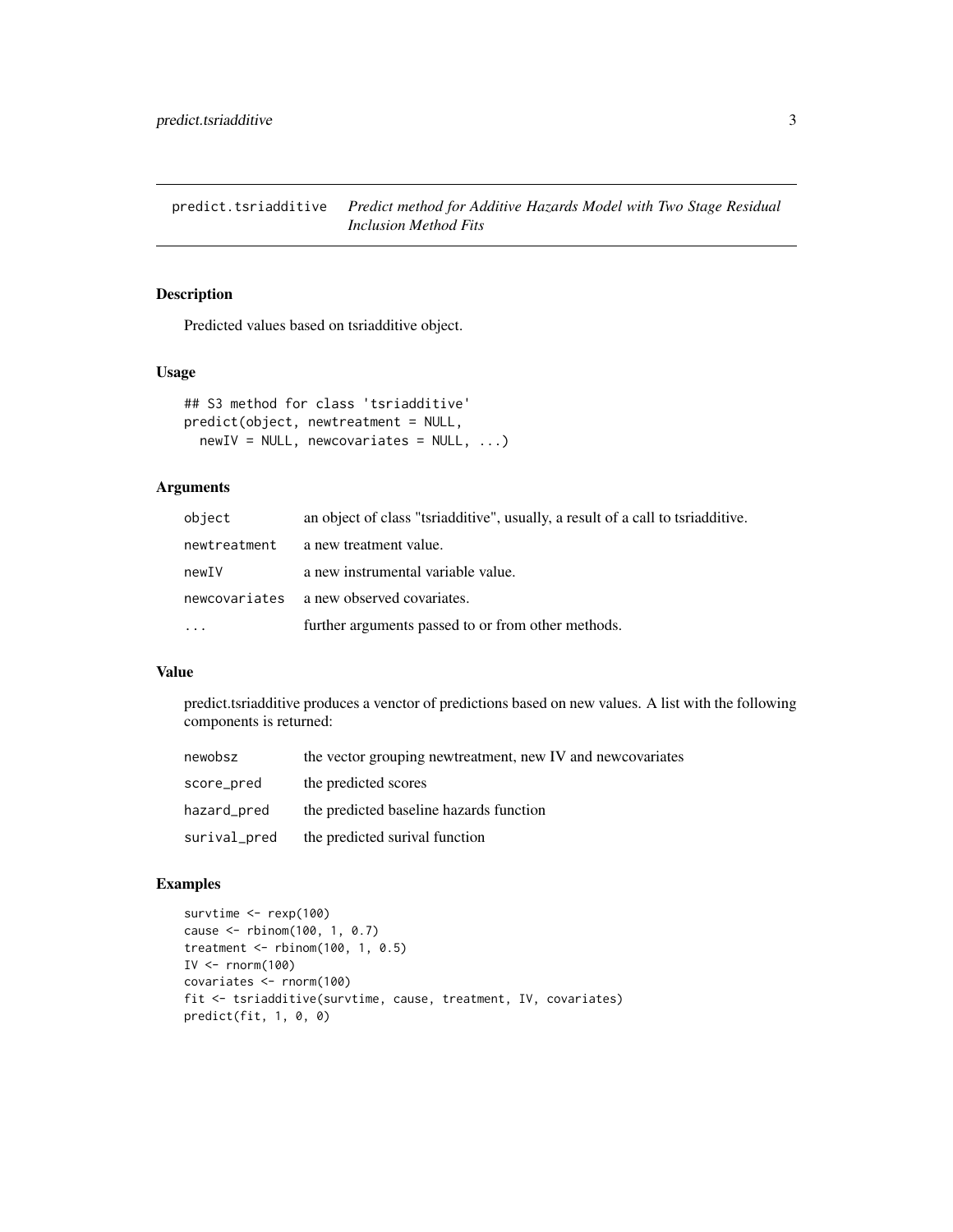<span id="page-3-0"></span>summary.tsriadditive *Summarizing Additive Hazards Model with Two Stage Residual Inclusion Method Fits*

#### Description

summary method for class "tsriadditive".

#### Usage

```
## S3 method for class 'tsriadditive'
summary(object, ...)
```

```
## S3 method for class 'summary.tsriadditive'
print(x, \ldots)
```
#### Arguments

| object                  | an object of class "tsriadditive", usually, a result of a call to tsriadditive.                      |
|-------------------------|------------------------------------------------------------------------------------------------------|
| $\cdot$ $\cdot$ $\cdot$ | further arguments passed to or from other methods.                                                   |
| X                       | an object of class "summary tsriadditive", usually, a result of a call to sum-<br>mary.tsriadditive. |

#### Value

print.summary.lm tries to be smart about formatting coefficients, an estimated variance covariance matrix of the coeffieients, Z-values and the corresponding P-values

```
survtime <- rexp(100)
cause <- rbinom(100, 1, 0.7)
treatment <- rbinom(100, 1, 0.5)
IV \le rnorm(100)
covariates <- rnorm(100)
fit <- tsriadditive(survtime, cause, treatment, IV, covariates)
summary(fit)
```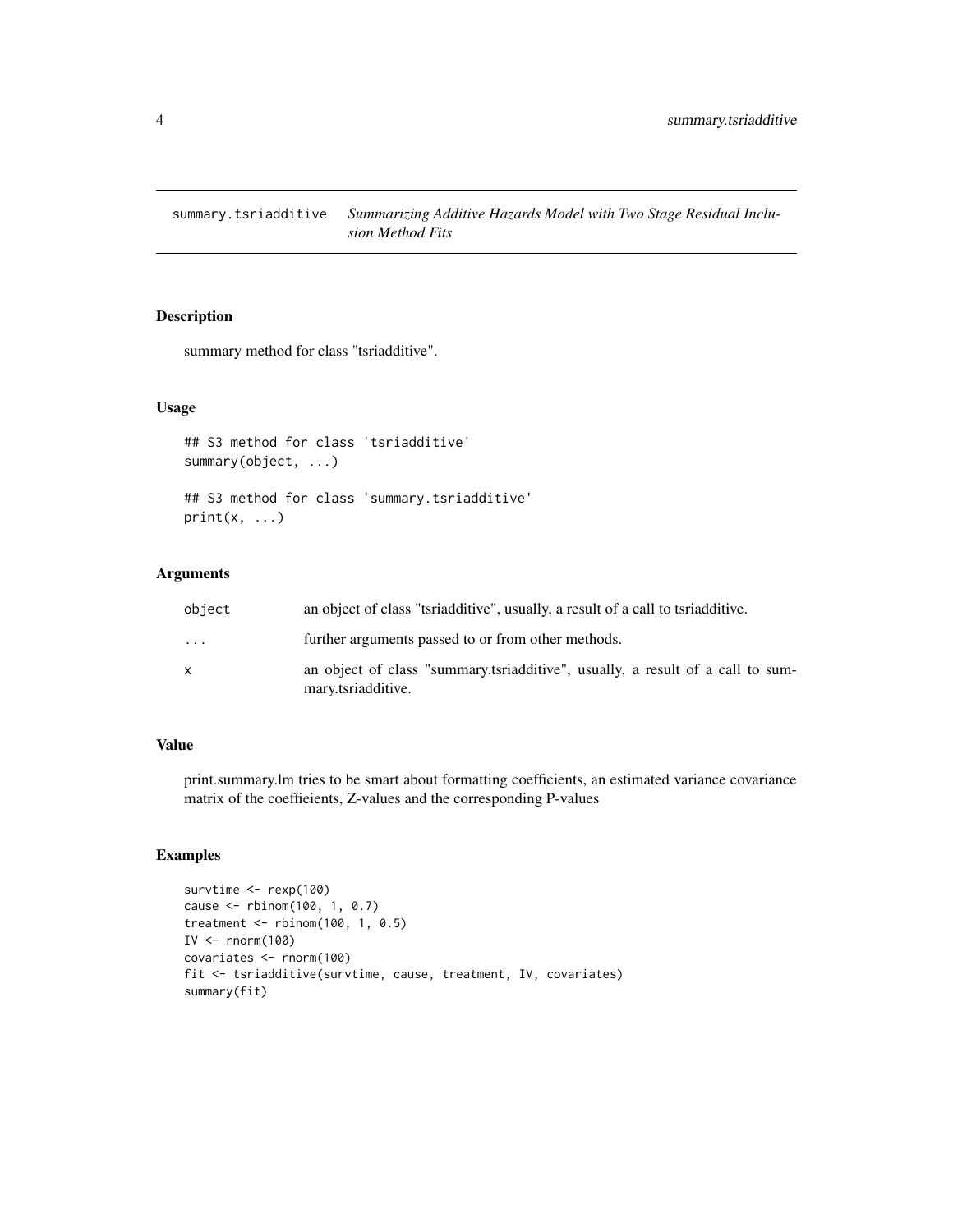<span id="page-4-0"></span>

#### Description

tsriadditive is used to fit additive hazards models with two stage residual inclusion method.

#### Usage

```
tsriadditive(survtime, cause = NULL, treatment = NULL, IV = NULL,
  covariates = NULL)
```
#### Arguments

| survtime   | the event time                                                                                                                      |
|------------|-------------------------------------------------------------------------------------------------------------------------------------|
| cause      | the indicator records the cause. Default to all one. Zero means right censoring.<br>Greater than or equal to two means other cause. |
| treatment  | the treatment variable, can be null                                                                                                 |
| IV         | the instrumental variable                                                                                                           |
| covariates | all the observed confounders                                                                                                        |

#### Value

tsriadditive returns an object of class "tsriadditive". An object of class "tsriadditive" is a list containing the following components:

| coef        | an estimate of the coefficients                       |
|-------------|-------------------------------------------------------|
| baseline    | an estimate of the baseline hazards function          |
| <b>VCOV</b> | an estimate of the variance covariance matrix of coef |
| byprod      | a byproduct, that will used by other functions        |

#### References

Ying, A., Xu, R. and Murphy, J. Two-Stage Residual Inclusion for Survival Data and Competing Risks - An Instrumental Variable Approach with Application to SEER- Medicare Linked Data. Statistics in Medicine, 38(10): 1775-1801, 2019.

```
survtime <- rexp(100)
cause <- rbinom(100, 1, 0.7)
treatment <- rbinom(100, 1, 0.5)
IV \leftarrow rnorm(100)
covariates <- rnorm(100)
fit <- tsriadditive(survtime, cause, treatment, IV, covariates)
```